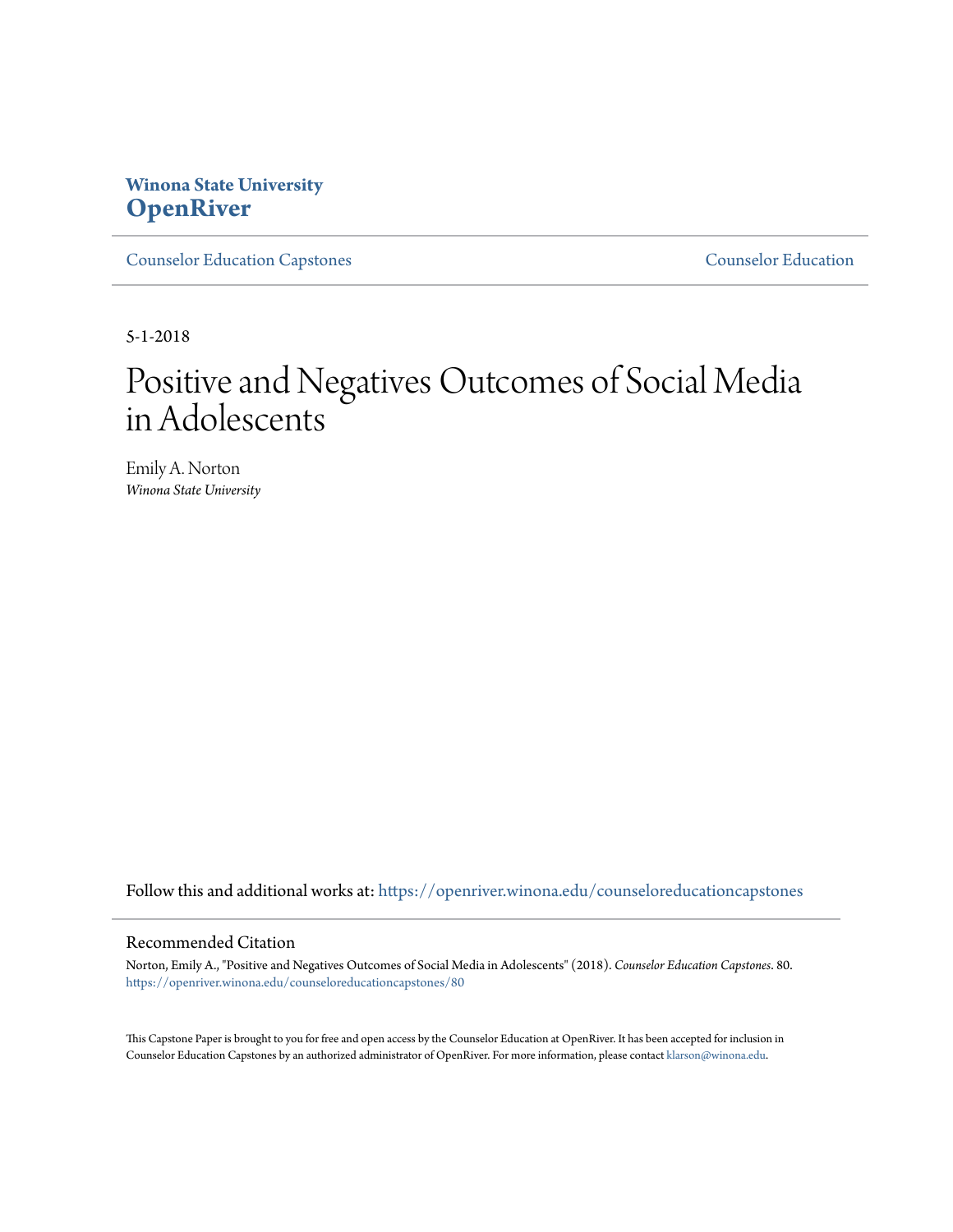Positive and Negative Outcomes of Social Media Use in Adolescents

Emily A. Norton

A Capstone Project submitted in partial fulfillment of the

requirements for the Master of Science Degree in

Counselor Education at

Winona State University

Spring 2018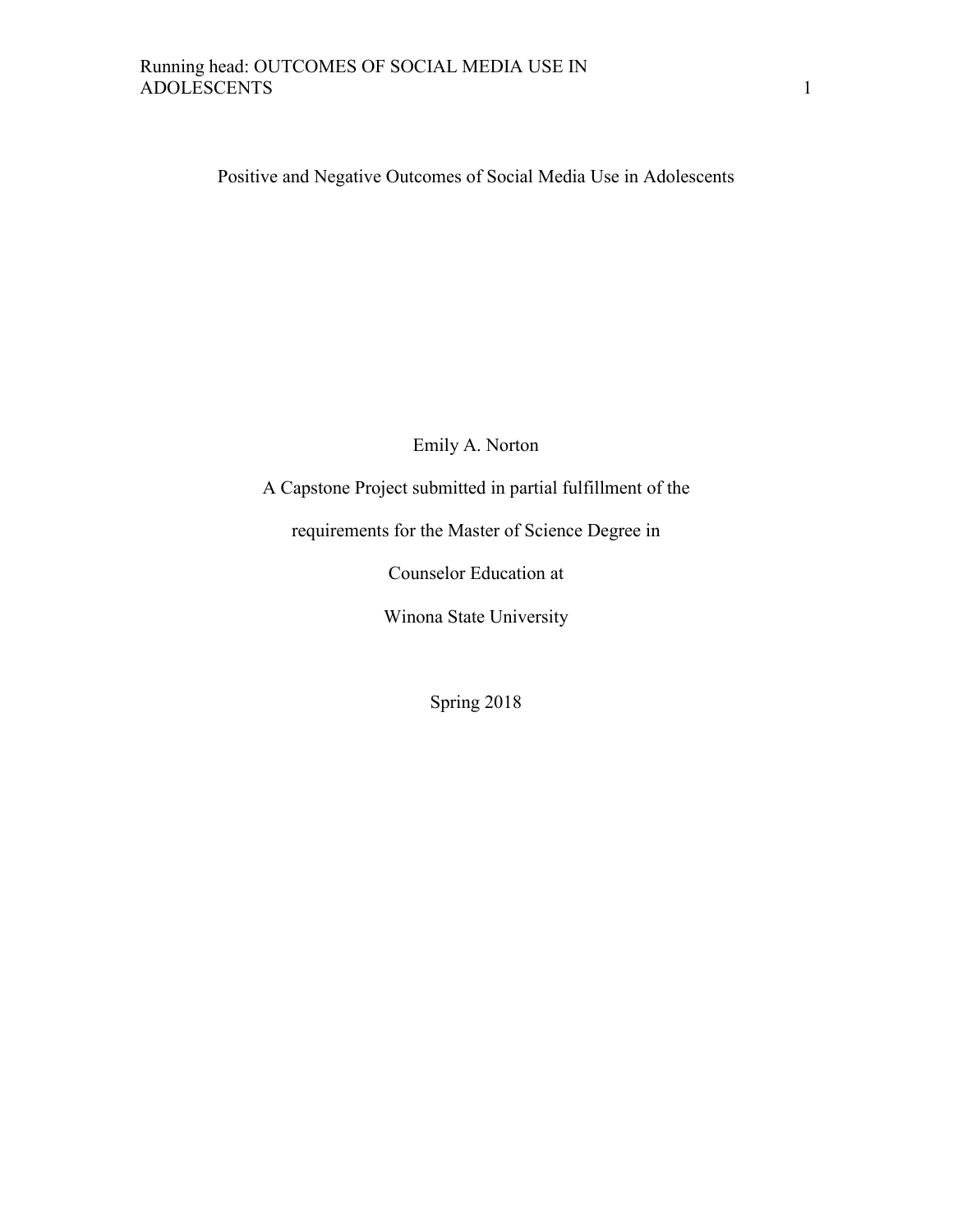Winona State University

College of Education

Counselor Education Department

CERTIFICATE OF APPROVAL

CAPSTONE PROJECT

 $\mathcal{L}_\text{max}$  , where  $\mathcal{L}_\text{max}$  , we are the set of the set of the set of the set of the set of the set of the set of the set of the set of the set of the set of the set of the set of the set of the set of the set of

# TITLE

 $\mathcal{L}_\text{max}$  , where  $\mathcal{L}_\text{max}$  , we have the set of  $\mathcal{L}_\text{max}$ 

This is to certify that the Capstone Project of

Emily A. Norton

has been approved by the faculty advisor and the CE 695 – Capstone Project

Course Instructor in partial fulfillment of the requirements for the

Master of Science Degree

in Counselor Education

Capstone Project Supervisor: \_\_ Leathwere Pig, Ph.D.

Name

Approval Date: \_\_\_\_05/01/18\_\_\_\_\_\_\_\_\_\_\_\_\_\_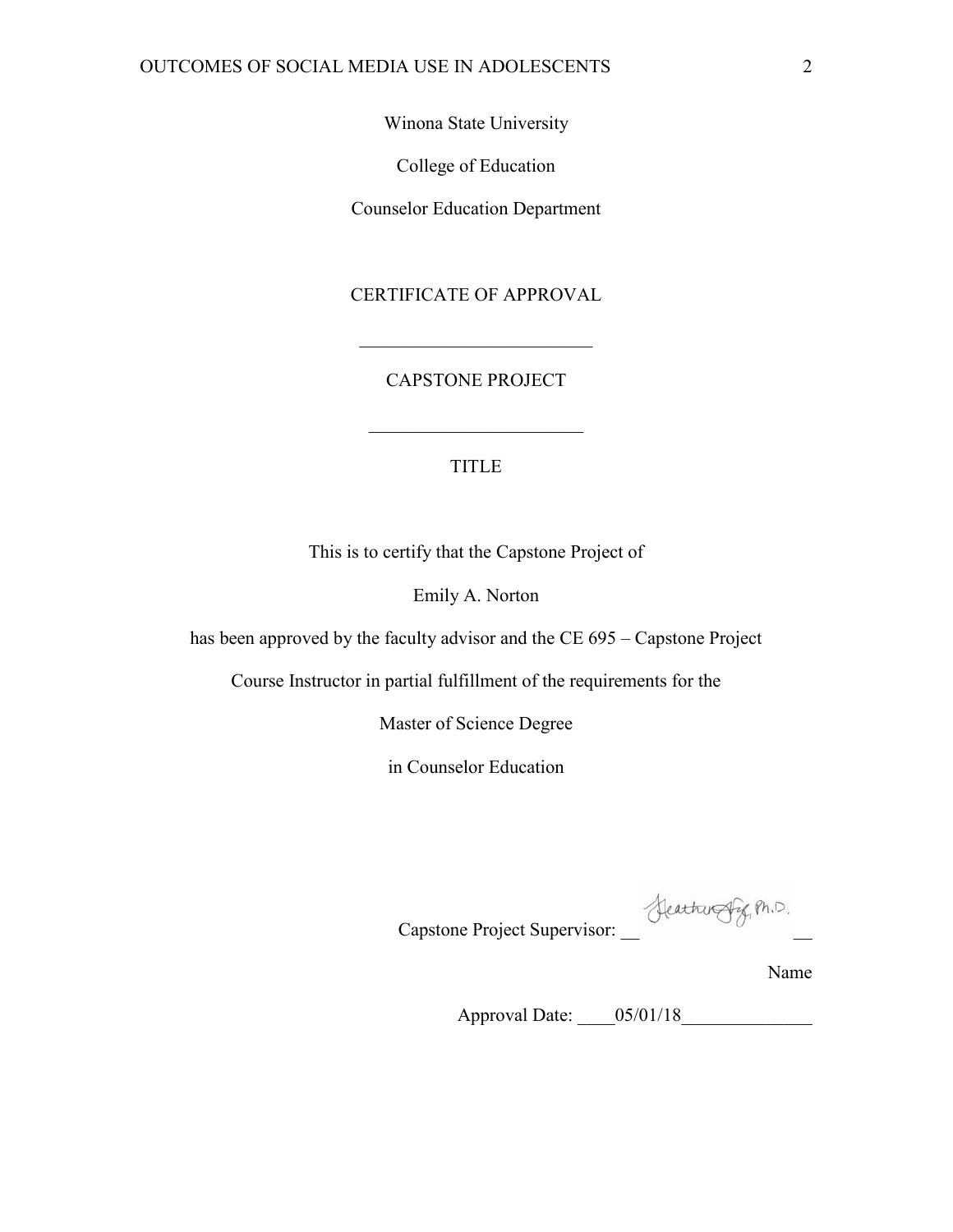#### Abstract

 Research is only just emerging pertaining to adolescents and social media (Ahn, 2011). Even still, popularity of adolescents using social media is rising (Pujazon-Zazik & Park, 2010). Social media can have negative impacts such as opening avenues for online harassment or harming mental health (Pujazon-Zazik & Park, 2010; Naslund, 2016; Barry et al., 2017). Social media can also have positive outcomes such as increased social networking, boosting self-esteem, and creating educational potentials (Ahn, 2011; Best, 2014; Pujazon-Zazik, 2010; Naslund, 2016). School counselors should be aware of the positives and negatives of social media in order to help students in their schools. School counselors can be proactive by creating or learning about policies or guidelines in the district, incorporating social media into school guidance curriculum, or educating families and teenagers about its potential effects and how to safely use social media.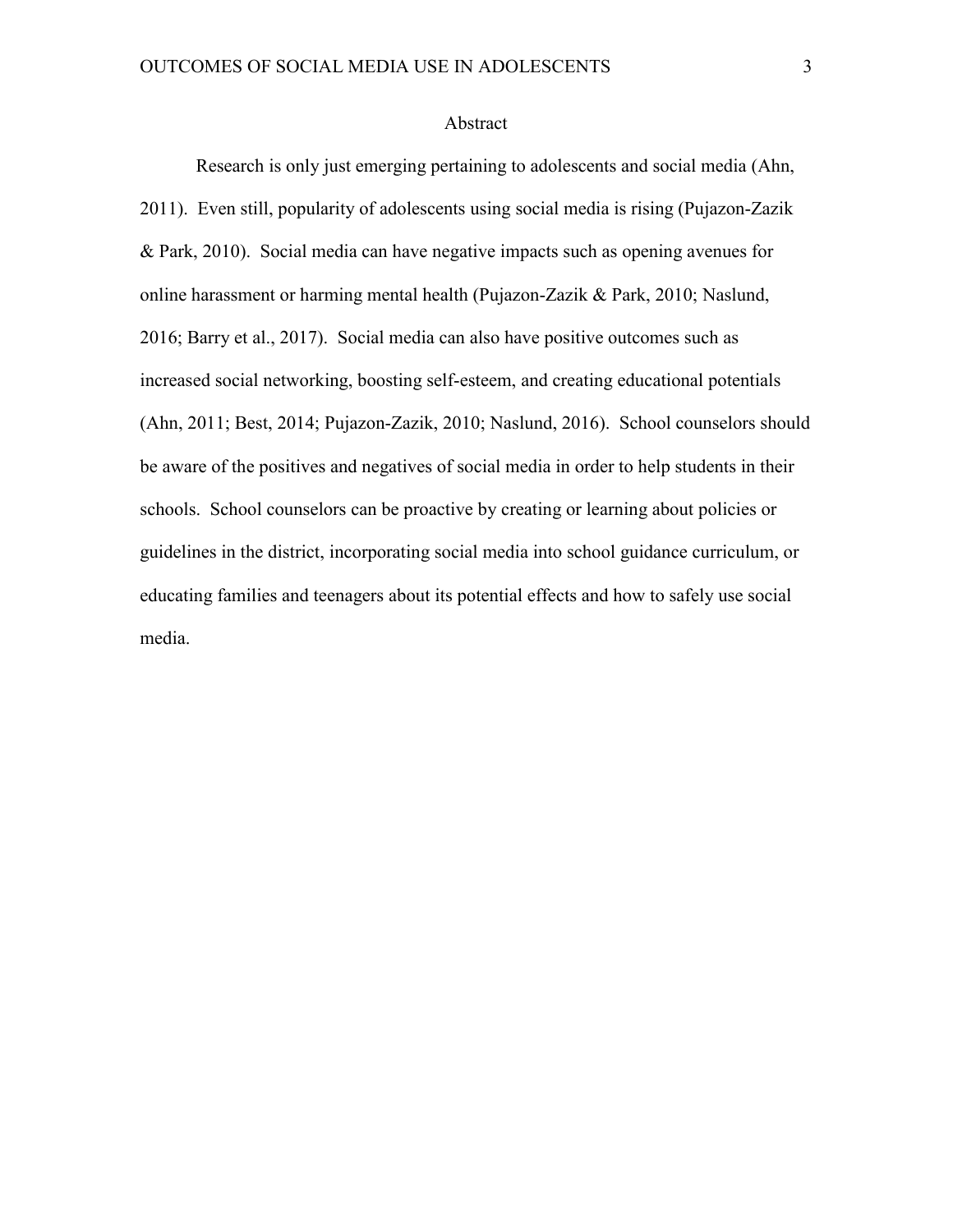# Contents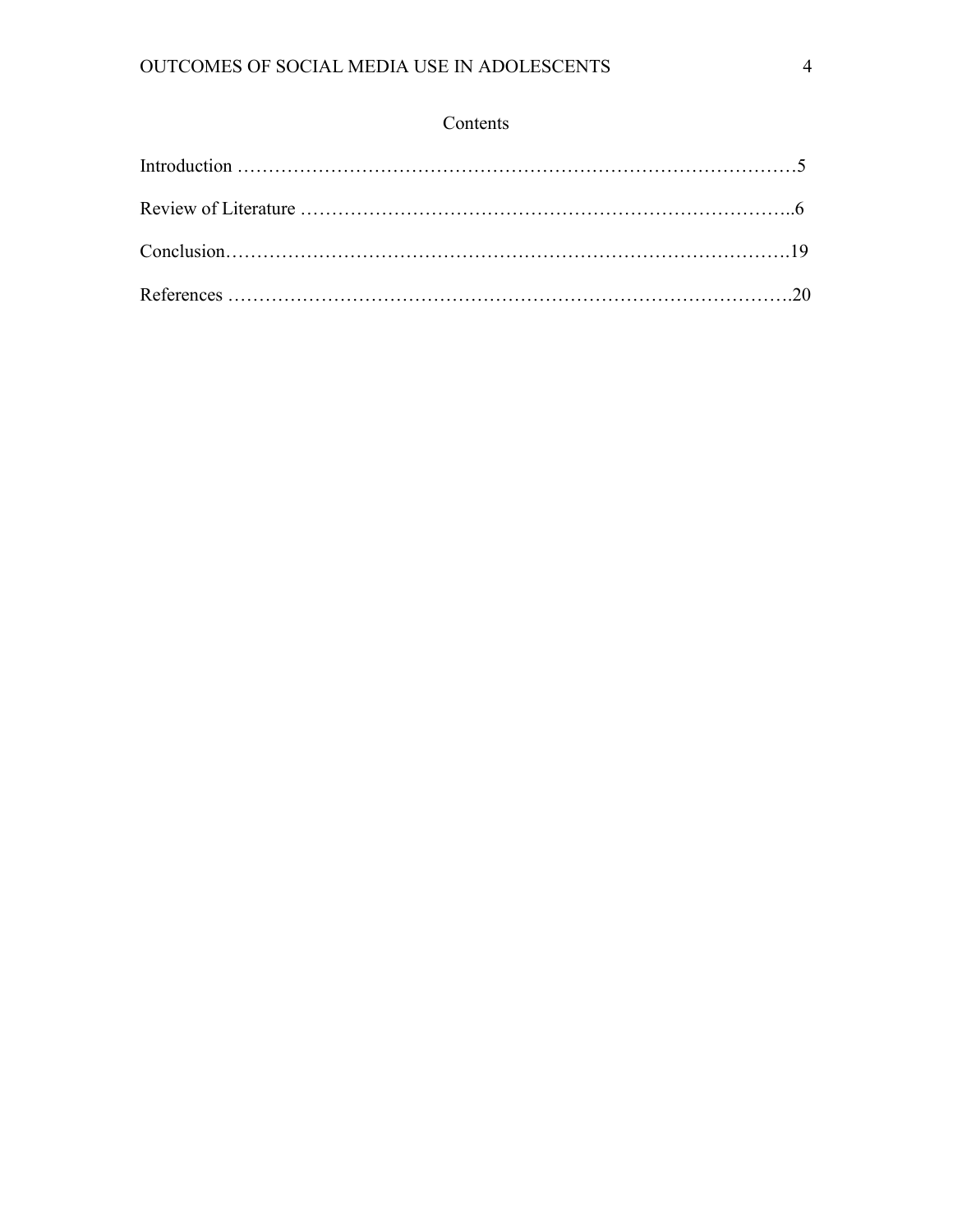# **Introduction**

Much debate and polarization exist regarding the impact of online social technologies on the mental wellbeing of young people. Adolescence is a significant time of development through identity, sexuality, physical development and morality (Deep, 2015). Now, adolescents are experiencing this significant time of development with social media. Social media has become a new trend with adolescents, given it is easily accessible via their personal cellphones (Ahn, 2011). Adolescents are allowed to carry their devices around with them almost everywhere, including during school hours. This allows social media to follow adolescents all hours of the day, potentially creating issues that come up at school. School counselors should be aware of potential benefits but also potential problems that can arise to from having access to social media so that they can educate others and be able to assist with any consequences that come from social media use. The purpose of this paper is to address what social media is in relation to adolescents, expand knowledge about the benefits and drawbacks of adolescents using social media, and prepare school counselors with knowledge about how to support students using social media.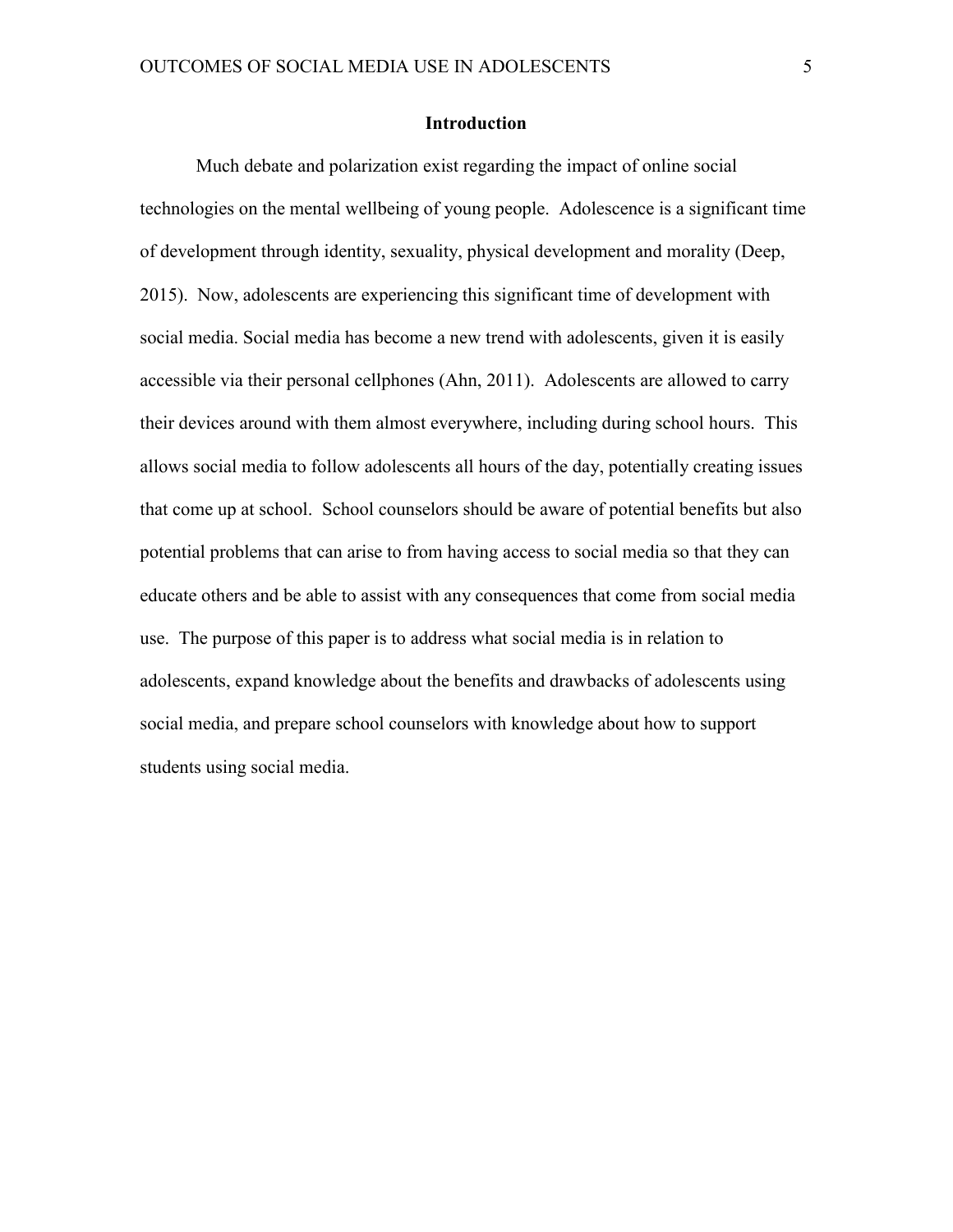## **Review of Literature**

# **Social Media**

By early 2015, over two billion people globally had active social media accounts (Kemp, 2015). Social media can be defined as websites and applications that enable users to create and share content or to participate in social networking (Merriam-Webster, 2018). It refers to interactive web and mobile platforms through which individuals and communities share, co-create, or exchange information, ideas, photos, or videos within a virtual network (Naslund, 2016). There are numerous social media sites users can choose from.

In 2017, the top five social media sites were Facebook, Facebook Messenger, Instagram, Twitter, and Pinterest (Statista, 2018). Common social media sites include user accounts, profile pages, friends, followers, groups, hash tags, newsfeeds, personalization, like buttons, comment sections, review or rating systems, and information updating (Nations, 2017). A glance at a few Facebook profiles is all it takes to see that the newer media provide a broad collection of images and facilitate the process of integrating media (Brown & Bobkowski, 2011). Social media reaches a wide platform of people, including adolescents and adults.

As of the end of 2006, 55% of online teens had a profile on a social networking site, compared with 20% of adult Internet users (Pujazon-Zazik & Park, 2010). Teens make up the majority of the social media population. Aided by the convenience and constant access provided by mobile devices, especially smartphones, 92% of teens report going online daily – including 24% who say they go online almost constantly (Lenhart, 2015). More than half (56%) of teens go online several times a day, and 12% report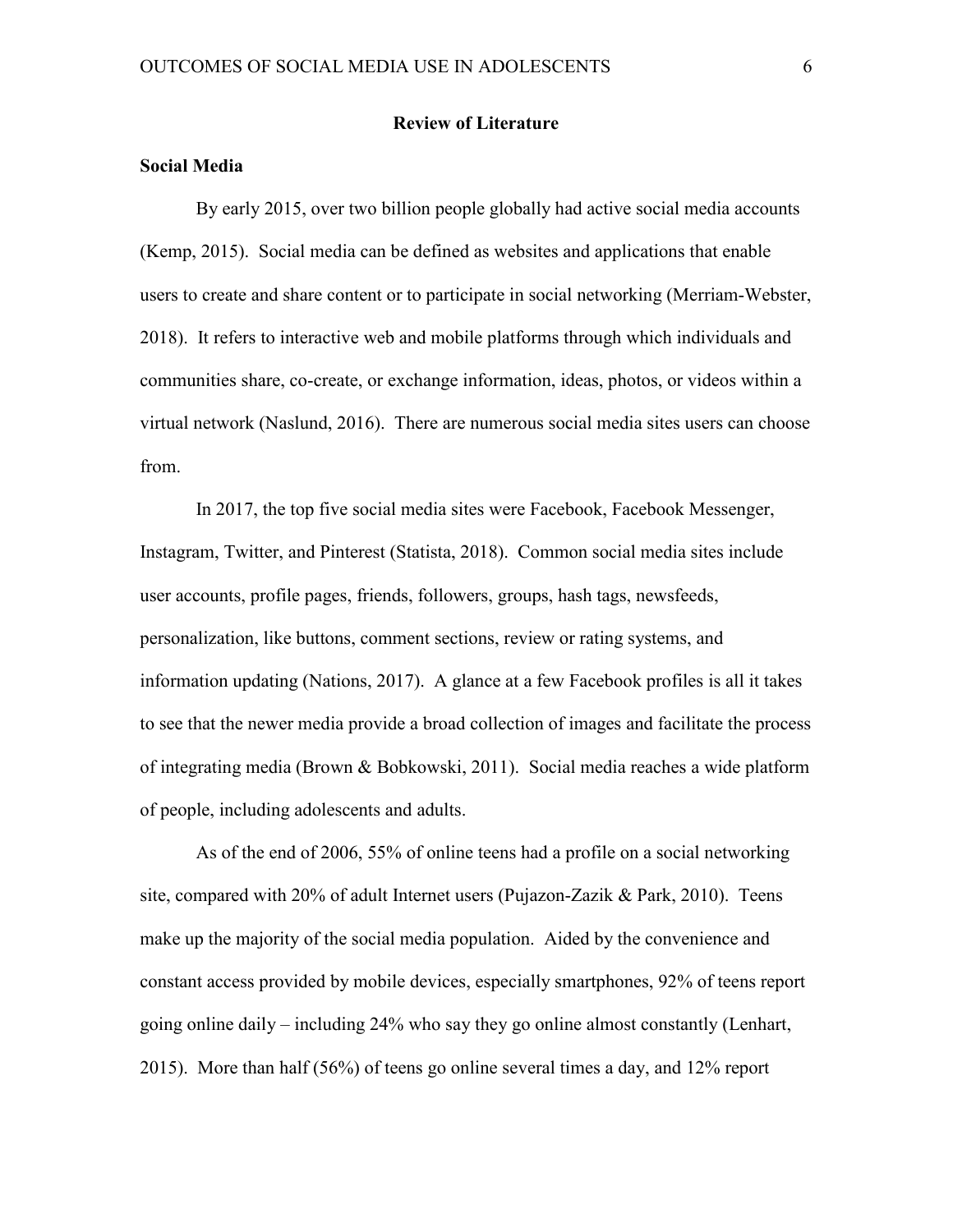once-a-day use. Just 6% of teens report going online weekly, and 2% go online less often (Lenhart, 2015). Given these statistics, it is significant to be looking at social media usage and teenagers because teens are in a formative point in their lives.

# **Adolescence**

Adolescence is a substantial time of development. It is one of the main factors that affect the behavior of teenagers on social media, given their developing identity, emerging sexuality, physical development, and moral consciousness (Deep, 2015). During this life stage the peer group often assumes key importance and displaces parental relationships as the principal source of social support for the young person (Best, 2014).

Adolescence can be divided into three stages. Each of these phases (early, middle, and late) is associated with unique tasks (Pujazon-Zazik & Park, 2010). Early adolescence (approximately 10-13 years) marks a period of shifting from dependence on parents to more independent behavior. In this stage, adolescents struggle with their sense of identity. They tend to have an increase in conflict with parents and test the limits (American Academy, 2008). Middle adolescence (approximately 14-16 years) is less preoccupied with pubertal body changes and more interested in making their appearance attractive to others (Pujazon-Zazik & Park, 2010). Middle adolescents often feel omnipotent and immortal, which can lead to risk-taking behavior, increased sexual activity, and sexual experimentation. Younger chat room participants tend to be more self-disclosing of personal characteristics, such as age, gender, and geographical location (Pujazon-Zazik  $&$  Park, 2010). Late adolescence (approximately 17-21 years) is characterized by a more stable identity, the ability to think abstractly, increase in concern for others, a move toward more intimate relationships, and less dependence on the peer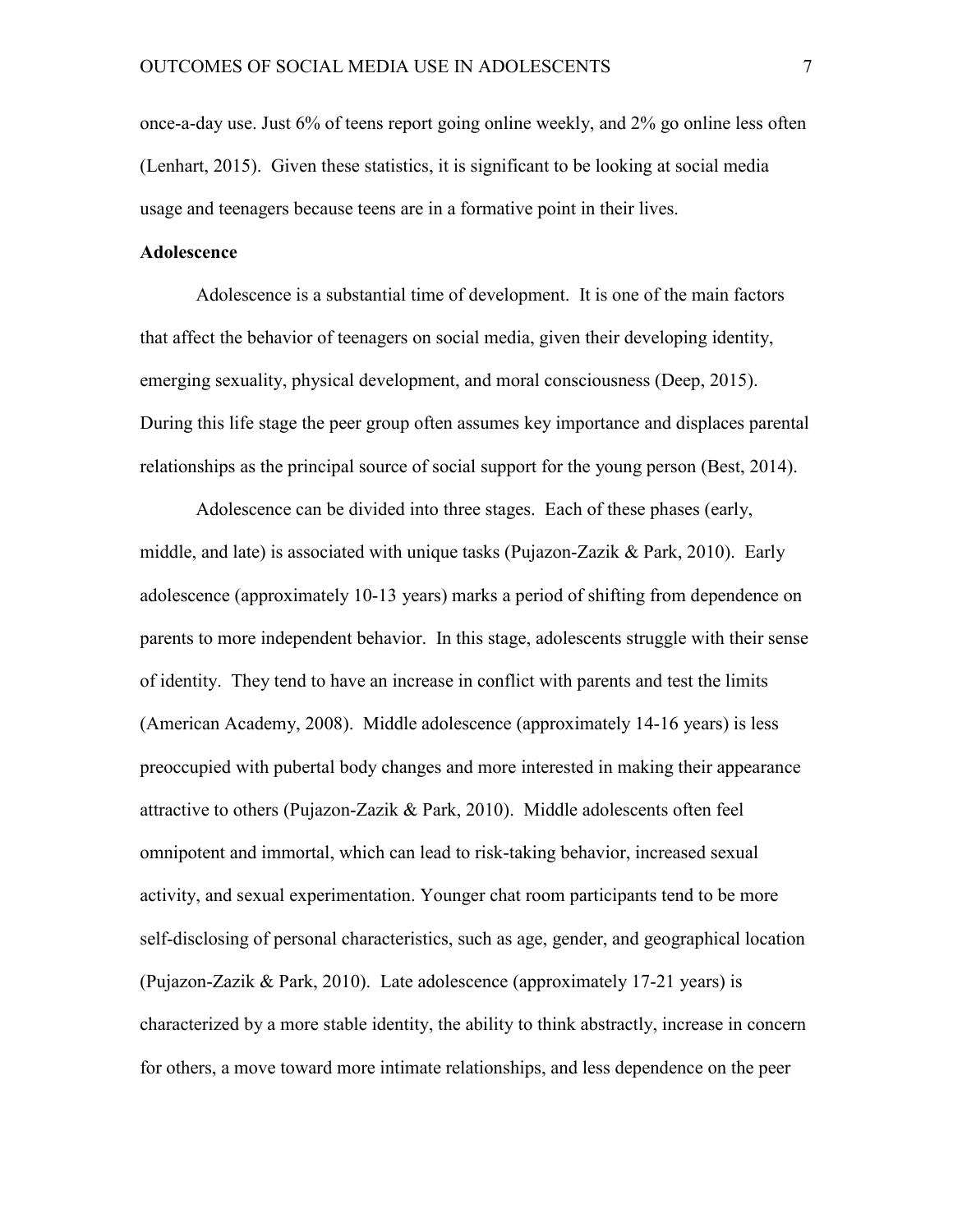group (Pujazon-Zazik & Park, 2010; American Academy, 2008). Adolescents are now given the opportunity to experience these formative years with social media.

# **Social Media and Adolescents**

Teenage youth, considered between the ages of thirteen to eighteen years old, are a unique population of social media users (Brown & Witherspoon, 2002). They are among the first to have grown up entirely surrounded by communication technologies, or during the digital revolution (Ahn, 2011; Brown & Bobkowski, 2011). As a result, some have called this the constant contact generation. It has been suggested that children today require more support, training and coping skills to prepare them for a more complex and technologically advanced society (Best, 2014). The Internet is the main platform to gather information and to communicate with each other while social network sites provide a platform for teenagers to develop personal and social identities (Deep, 2015; Ahn, 2011). Teenagers live in a media saturated world where they can access social media at the tips of their fingers.

The research literature pertaining to youth and social media is only just emerging, with few studies that explicitly consider the unique contexts of teenagers. Many studies consider college-age or young adult users of social media (Ahn, 2011). Even so, there is still enough information to provide data about teenagers' social media usage.

According to a national survey of eight – 18-year-olds conducted in 2009, adolescents on average were using some form of media more than seven and a half hours a day, much more time than spent in school or with parents (Brown & Bobkowski, 2011; Brown & Witherspoon, 2002). More than a quarter of that time was spent media multitasking or attending to more than one medium simultaneously (i.e., listening to music on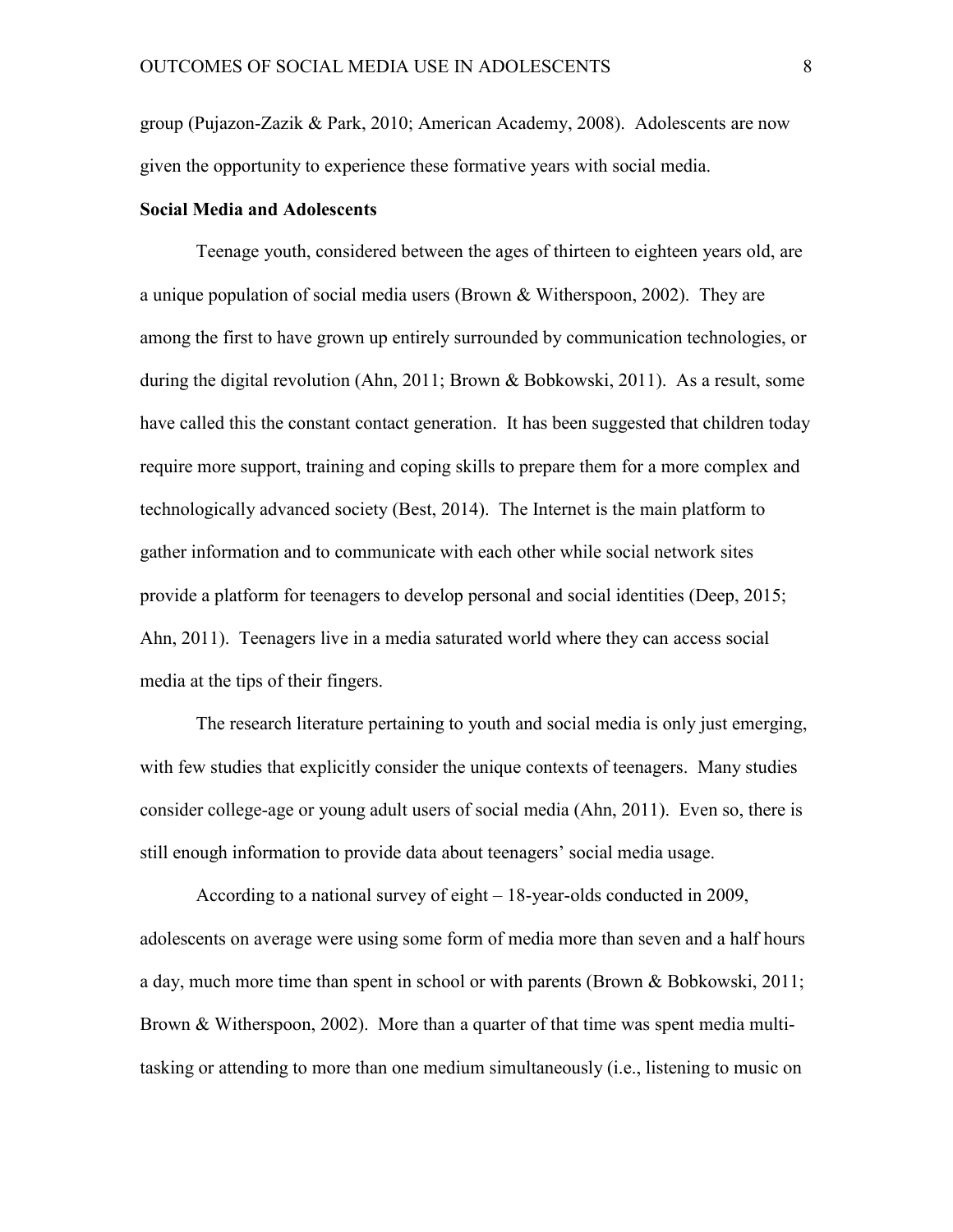earphones while surfing the Web), so overall exposure amounted to 10 hours and 45 minutes a day (Brown & Bobkowski, 2011). Based on self-reporting, 87% of adolescents were using the Internet; this figure increased through high school to  $94\%$  in  $11<sup>th</sup>$  and  $12<sup>th</sup>$ grades (Pujazon-Zazik & Park, 2010). While teens spend a considerable amount of time on all forms of media, they spend most of that time on social media.

In 2009, 73% of online teenagers used social media, which is an increase from 2006 (Ahn, 2011). Ninety-one percent of social networking teens say they use social media to stay in touch with friends they see frequently, 82% use the sites to stay in touch with friends they rarely see in person, 72% of all social networking teens use the sites to make plans with friends, half (49%) use the sites to make new friends, and one in six (17%) teens use social networks to flirt (Pujazon-Zazik & Park, 2010). Gender also plays a specific role in how teens use social media.

Although teenage girls and boys now appear to make equal use of the Internet, type of use differs. Adolescent males were reported to focus more on the entertainment aspects of the Internet, whereas females seem more interested in the relational aspects of social media and were more likely to talk to friends on the Internet about romantic relationships, secrets, and deep feelings (Pujazon-Zazik & Park, 2010). Another difference is that while girls use social media to maintain contact with their friends, boys were more likely to use their sites to make new friends (Barker, 2009). According to the 2007 Pew Internet and American Life Project, the following gender differences also existed: older (age 15-17) adolescent males (54%) are less likely to have used an online social network compared with 70% of older adolescent females. Adolescent males are less likely (40%) to post photos online when compared with females (54%). Older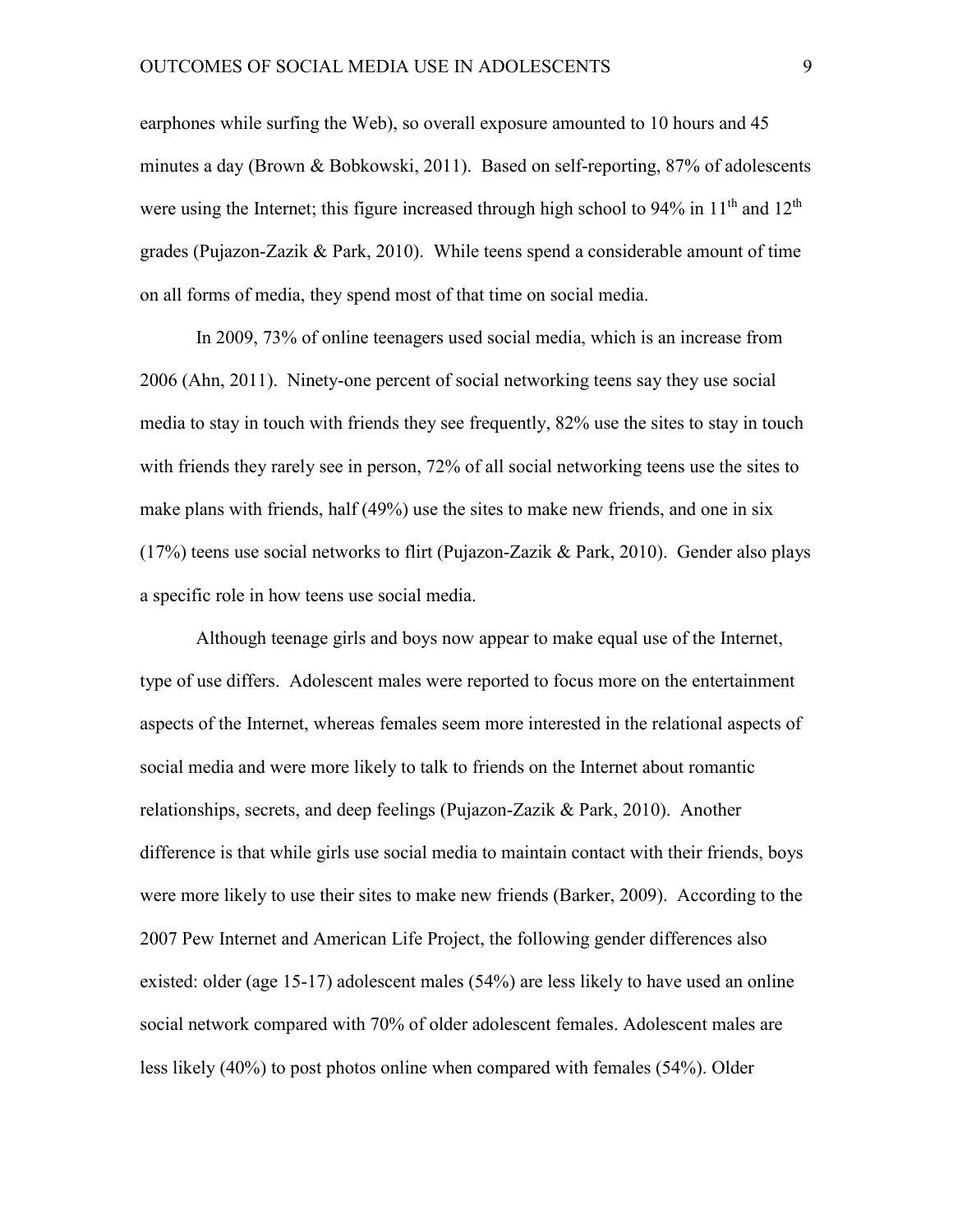adolescent males (57%) are less likely than older adolescent females (70%) to have created an online profile on a social networking site. Younger females and males are equally as likely to upload photos; however, 39% of younger females aged 12 to 14 upload photos whereas 33% of younger males do so. Online teen males are nearly twice as likely as online teen females to post video files (19% vs. 10%). Twenty-one percent of older males post video, whereas just 10% of older females do. In recognition of the extent of this exposure one must consider the impact of online social media technology is having on young people's psycho-social well-being (Best, 2014).

## **Negative Impacts of Social Media**

Social media is an intriguing new environment to study because technology is such an integral part of teenage life. Given its popularity, people have considerable concerns about the effects of social media on children, especially because adolescents may be more prone to risk-taking behavior that places their health at risk (Ahn, 2011; Pujazon-Zazik & Park, 2010). These concerns range from online harassment to consequences for mental health.

 Hazards of online social activity include attracting unwanted attention from cyber bullies (Pujazon-Zazik & Park, 2010). Cyber bullying is the use of electronic media—whether email, text messages, or on social networking sites—to bully or harass an individual willfully and repeatedly. Bullying behaviors can include sending threatening messages, spreading vicious rumors, personal attacks, and posting embarrassing pictures (Brown  $\&$  Marin, 2009; Best, 2014). Cyber bullying has features that make it more appealing to some than traditional bullying. The bully's anonymity provides the opportunity to communicate things they might be reticent to say to another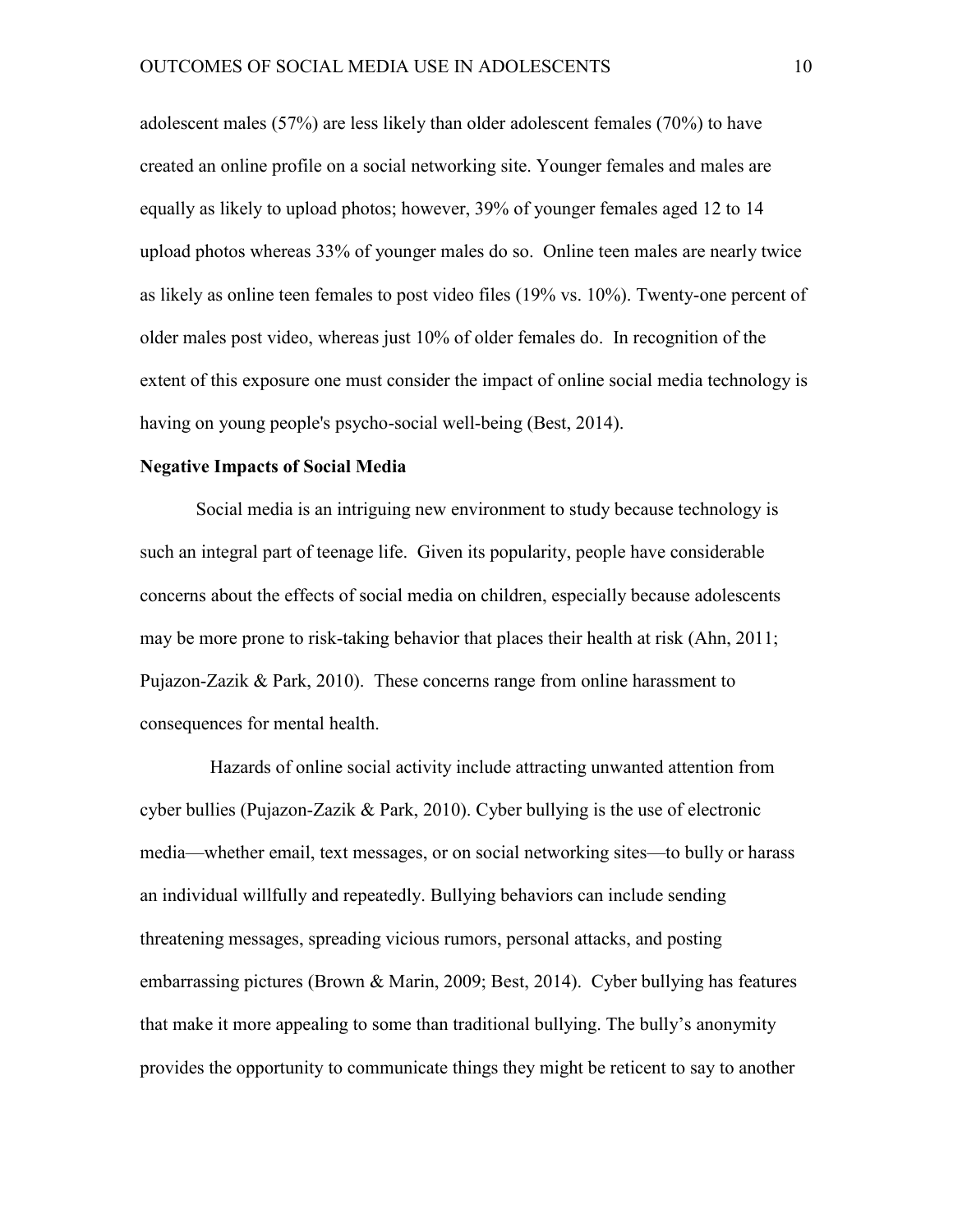in person. Another worrisome element of cyber bulling is the bully's inability to gage the victim's response to the bullying, as would be possible in face-to-face encounters (Pujazon-Zazik & Park, 2010). Cyber bullying is not a new phenomenon and affects a variety of social media users.

A 2005 telephone survey in the United States of 10- to 17-year-olds that had used the Internet at least once per month in the past six months reported that 9% reported having been the victim of online harassment at least once in the previous year (Wolak, Mitchell, & Finkelhor, 2006). Studies also found that teenagers are less likely to experience harassment in social media sites, while more likely to experience these dangers in instant messaging and chat room environments (Naslund, 2016). Additionally, females outnumber males when it comes to frequency of cyber bullying (Pujazon-Zazik & Park, 2010). Fears may be overstated but nevertheless, fears of cyber bullying are real concerns. Even if dangerous or negative experiences in social media sites only account for a small percentage of online activity, each instance represents a significant concern for adults, parents, and educators (Naslund, 2016). Cyber bullying is not the only concern when it comes to social media and adolescents' well being.

 Research has shown conflicting findings with social media and mental health. For instance, direct measures of social media use have shown no clear association with depression among college students and a systematic review of studies with adolescent and adult samples shows mixed findings in the relations of anxiety and depression with social media use (Barry, Sidoti, Briggs, Reiter, & Lindsey, 2017). Some young people may be feeling sad and turn to the Internet for much needed support while others may find that the Internet increases feelings of sadness or loneliness. Some may feel creative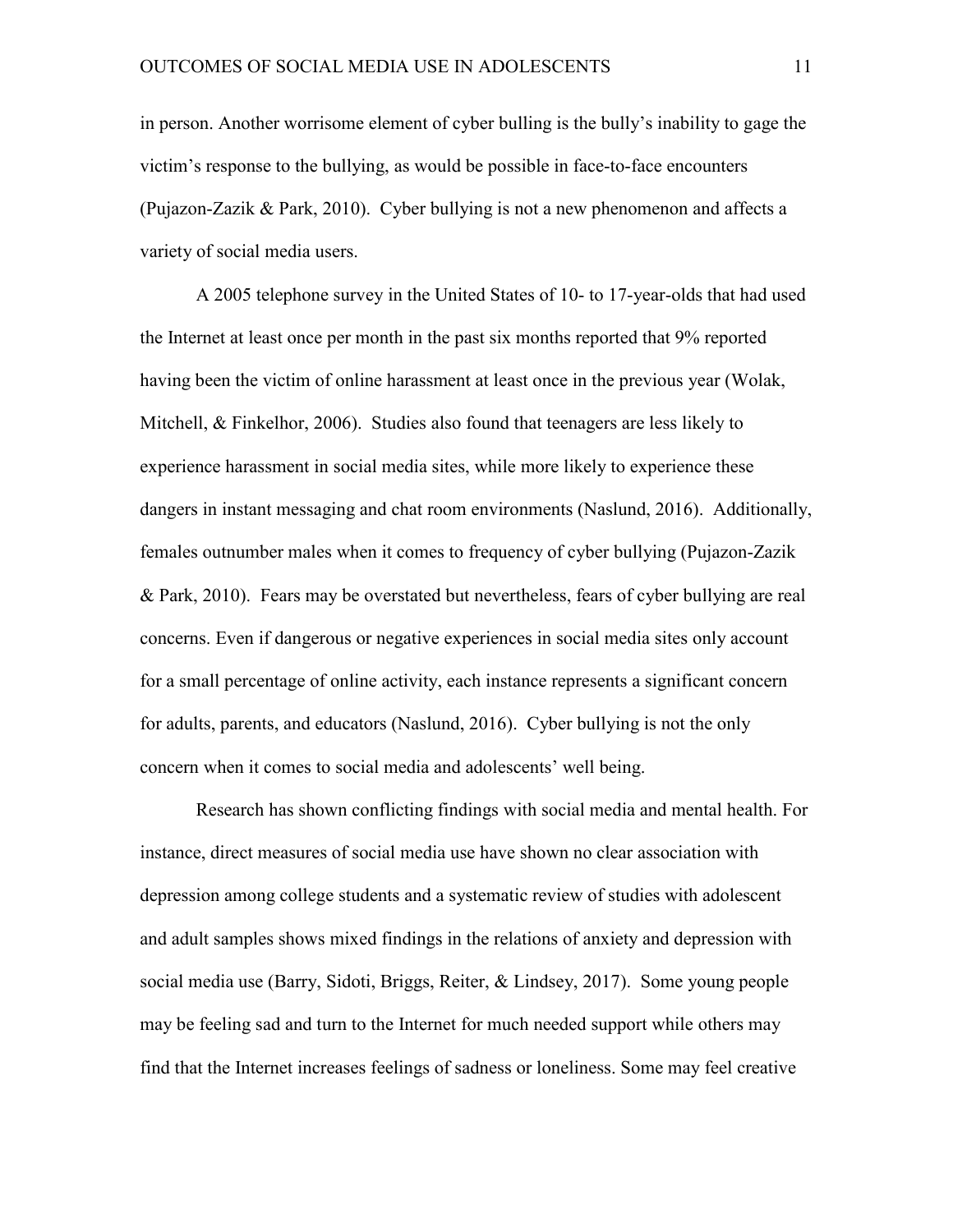and inspired while others become angry and irritable (Walsh, 2016). However, there is evidence that social media can negatively impact teenagers' mental health.

 One of the biggest concerns with teenagers and social media was fear of missing out (FOMO). Adolescence is a time of heightened desire for connectedness with peers, and many present-day adolescent social connections and interactions take place via social media, so FOMO is likely salient for some adolescents (Barry et al., 2017). Adolescents tend to self-report FOMO as a concern with social media (Barry et al., 2017). FOMO has been associated with higher Facebook use and preoccupation with feeling unpopular or isolated on Facebook (Barry et al., 2017). Social media activity (i.e., the number of accounts adolescents have and their self-reported frequency of checking social media) was moderately, positively related to FOMO and loneliness (Barry et al., 2017). Lastly, technology-related anxiety (e.g., distress about not checking social media) has been tied to mood disorder symptoms in young adults (Barry et al., 2017). Thus, for many adolescents, social media use may be correlated with higher anxiety and mood-related symptoms, particularly for those who are motivated to use social media because of subjective distress such as FOMO (Barry et al., 2017).

 Social media has impacted teenage mental health in other ways. Anxiety, depression and social isolation have been the most correlated between social media and mental health (Barry et al., 2017; Best, 2014; Walsh, 2016; & Naslund, 2016). Social media activity was moderately correlated with hyperactivity/impulsivity, anxiety, and depression (Barry et al., 2017). The length of time spent on social media could increase risk of impact to mental health. Longer use of the Internet was related to increased depression, loneliness, and smaller social circles. While the majority report that social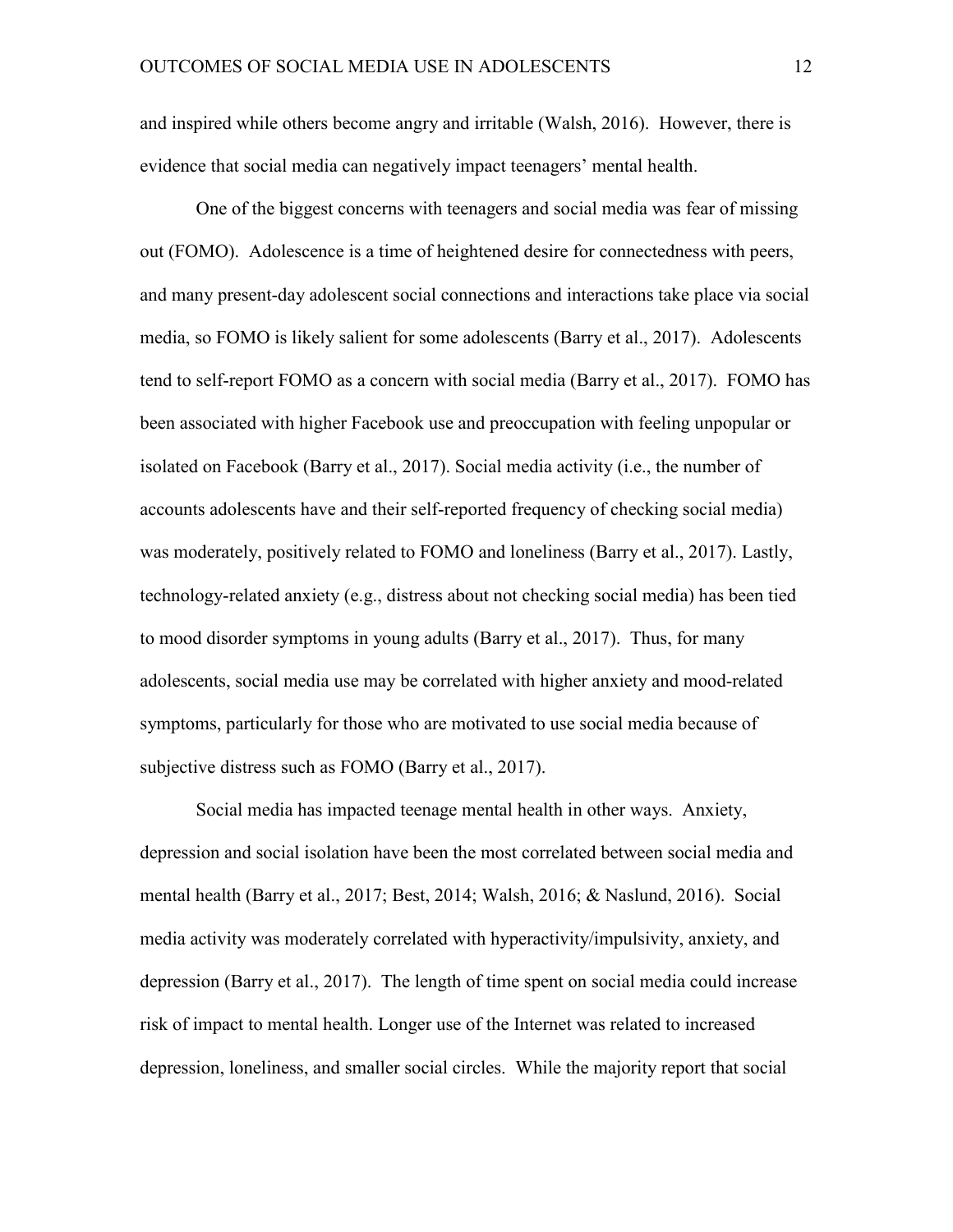media helps them feel more connected to their friends and provides critical support during difficult times, one out of five teens still discloses feeling worse about their own life because of what they see on social media. In other words, passively scanning the profiles of happy acquaintances could be the depressing equivalent of sitting alone at a party where everyone else seems to be having the time of their lives (Walsh, 2016). Certain teens appear to be more at risk for negative mental health consequences from social media.

 The relation between social media and mental health depend on the teenager using social media. Teens most at risk on the web are often engaged in risky behaviors, just as teens most at risks for cyber bullying are also those who are at risk of offline harms (Deep, 2015). Another important link between social media and mental health is the increased intensity of usage such as time spent online and increased risk of exposure to online harm, particularly cyber bullying (Best, 2014). Ultimately, the underlying social, psychological, and emotional characteristics of youth influence whether they engage in negative activity, and technology provides another avenue (but is not a cause) for these behaviors (Naslund, 2016).

## **Positive Impacts of Social Media**

The significant benefits to social media tend to be that it expands social networks, boosts self-esteem, and it is educational. Social network sites provide a platform for teenagers to develop personal and social identities. This process of developing identity is quite salient to adolescents who are experiencing a time of rapid growth and development (Ahn, 2011). Online social interaction has been shown to support identity experimentation and found to be a more gratifying experience for lonely adolescents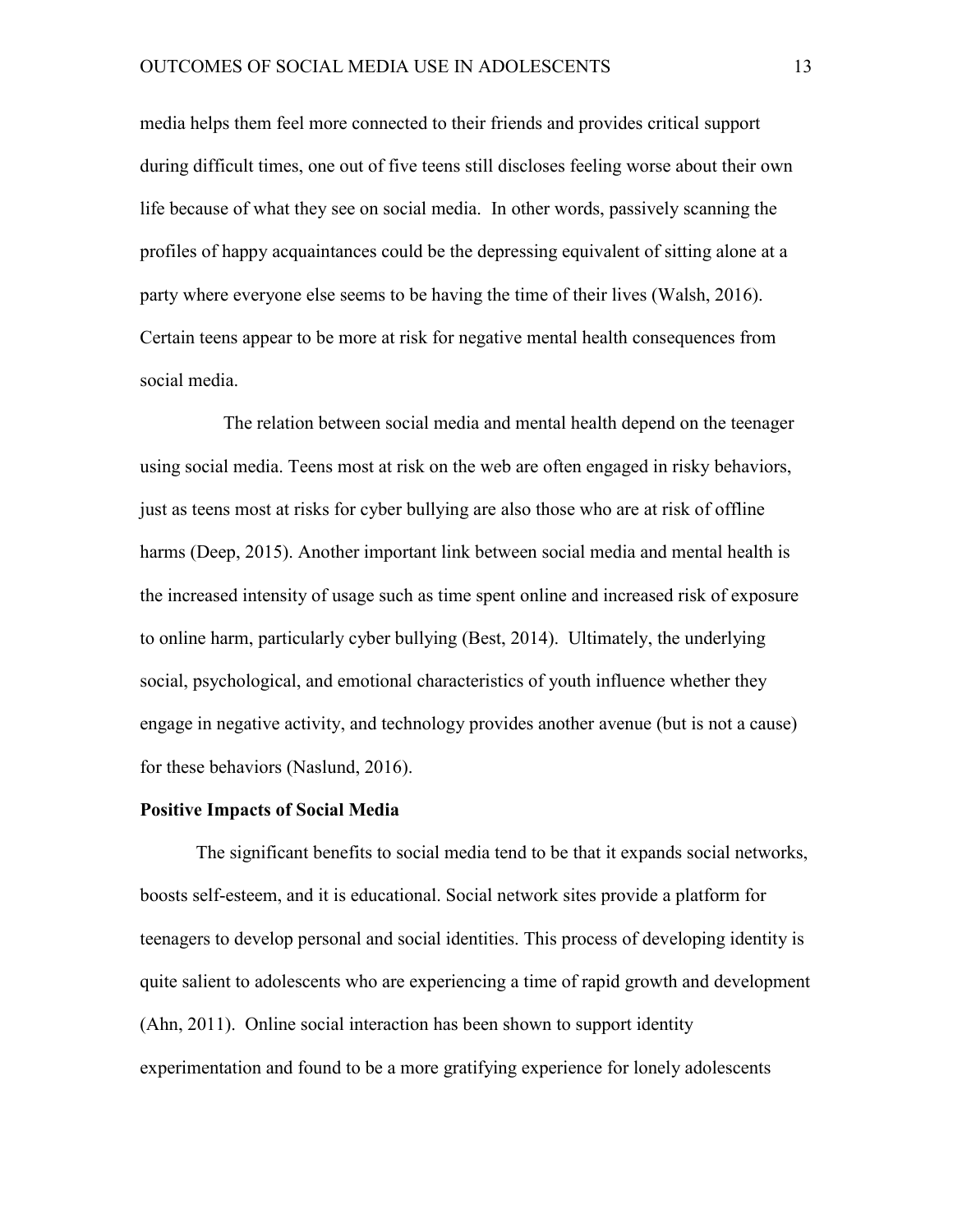(Best, 2014). For adolescents who do feel isolated, such as those with interests outside the mainstream culture, social network sites may provide a social outlet that is otherwise unavailable (Pujazon-Zazik & Park, 2010). Further, marginalized teens can use social networking sites to find support in which they were lacking in their traditional relationships (Deep, 2015). Specifically, Facebook has been found to decrease loneliness (Walsh, 2016). For example, high school students who are members of Facebook report substantially larger levels of social capital than their peers who are not members (Ahn, 2011). Social networking sites can also be positive for self-esteem.

Identifying with a social group is believed to increase self-esteem and selfefficacy, and reduce uncertainty about oneself (Naslund, 2016). Increased social networking opportunities raise self-esteem and 'belongingness,' which may then indirectly impact upon feelings of wellbeing (Best, 2014). For example, Facebook use was related to psychological well-being, and findings suggested that it may be of particular benefit to users experiencing low self-esteem because of being able to identify in a social group (Ahn, 2011). Not only does social networking expand social networks and boost self-esteem, it can also be educational.

Social media can have educational components. Online interaction provides a venue to learn and refine the ability to exercise self-control, to relate with tolerance and respect to others' viewpoints, to express sentiments in a healthy and normative manner, and to engage in critical thinking and decision-making (Ahn, 2011). It can be especially beneficial to those who have a serious mental illness, like schizophrenia, schizoaffective disorder, or bipolar disorder (Ahn, 2011). They can turn to social media to talk about their illness experiences, seek advice, and learn from and support each other (Ahn, 2011).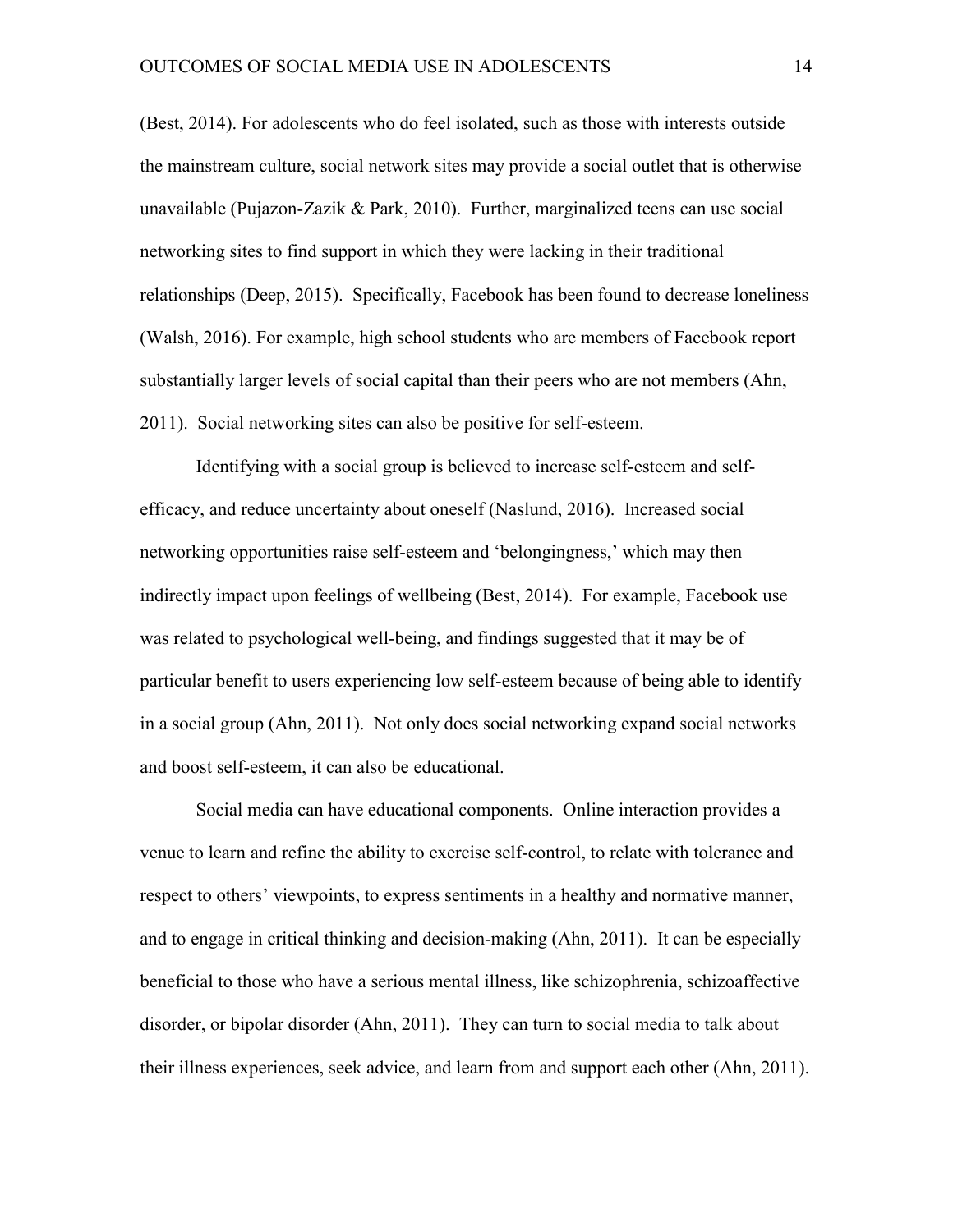Essentially, they can be themselves without letting the challenges of their illness get in the way (Naslund, 2016). Social media can also be a great way to promote recovery, self-esteem and mental and physical wellbeing among individuals with serious mental illness and it may help individuals feel more comfortable disclosing their illness in faceto-face encounters (Ahn, 2011; Naslund, 2016). Overall, if students are not allowed to use new technologies and contribute to online communities like social media sites, they will not be able to develop the necessary skills and technical literacy that will be vital in the future (Ahn, 2011). This is important to keep in mind for any adult who is responsible for the care of adolescents.

# **Considerations for use of social media and teenagers**

Confiscating all forms of digital entertainment until young people are 25 might keep them from uploading inappropriate pictures to Facebook, but it will not help them practice the skills they need to navigate the complex challenges of living in a connected world. In other words, getting digital tools in or out of young people's hands is just the beginning of the journey. They need support and guidance to learn how to use them (Walsh & Walsh, 2014). Education and awareness can be the first step in helping teens learn how to navigate social media (Deep, 2015). Another consideration is parental monitoring. Parental monitoring of adolescents' whereabouts and activities may represent the most direct influence on adolescent behavior and may serve to minimize risks associated with adolescent risk-taking behavior (Pujazon-Zazik & Park, 2010). Engagements in extra curricular activities and having restrictions will also help teens navigate the digital world (Deep, 2015). Another skill that will only grow in importance in the next decade is the capacity to know when to power off, or having digital discipline.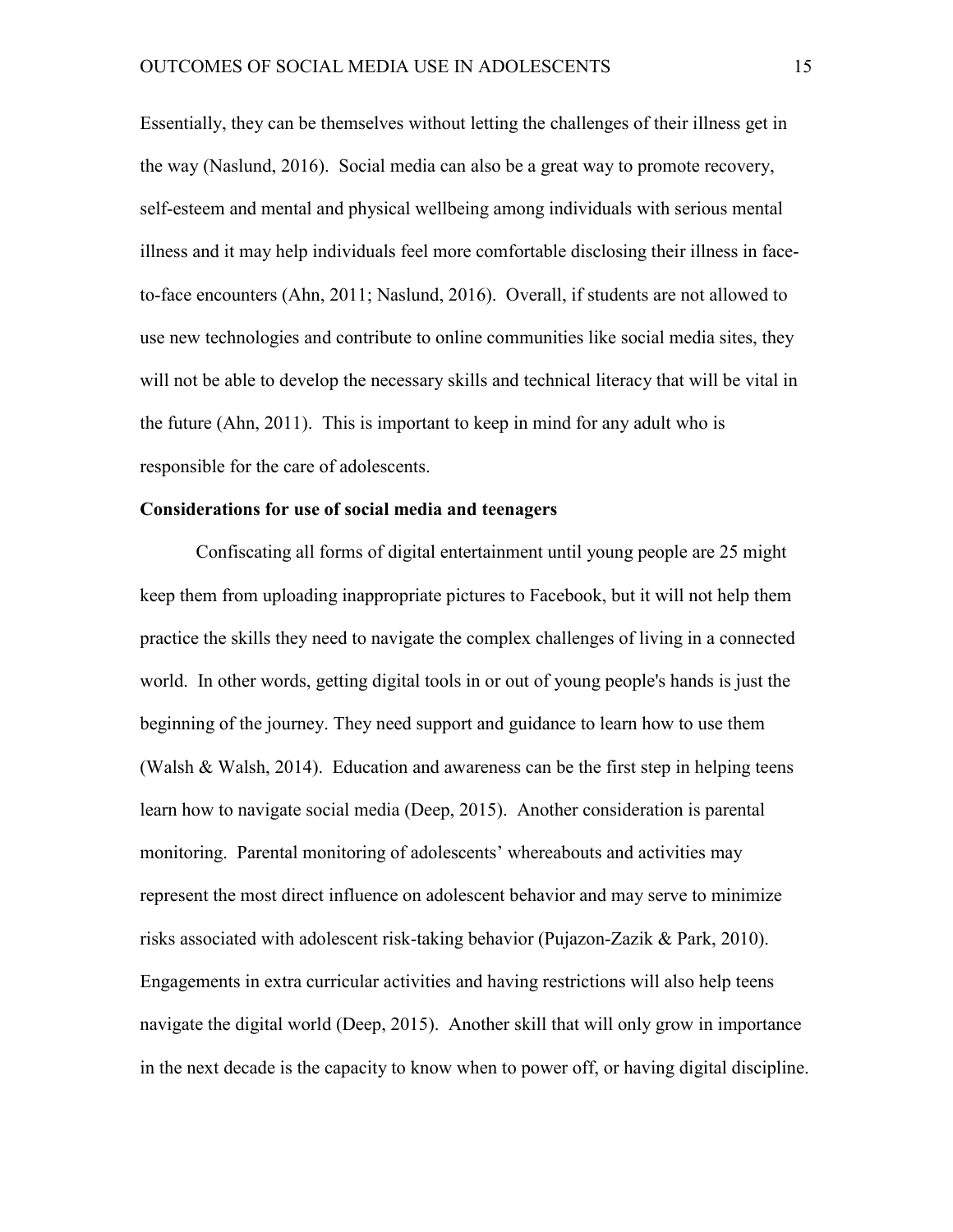Digital discipline is a term coined to describe the set of skills, behaviors, and practices that enable us to unplug when we need to (Walsh  $&$  Walsh, 2014). Even with the benefits of social media, there is strong evidence that face-to-face time with peers is still key to adolescents' mental health (Walsh, 2016). While adolescents are in school, school counselors can be a significant resource in helping teens navigate the social media world.

# **Social Media and School Counselors**

There is limited literature that addresses social media and school counseling (Mullen, Griffith, Greene, & Lambie, 2014). Still, the use of social media in education is increasing (Mullen et al., 2014). Adolescents may not yet fully understand the digital footprints they are leaving behind so school counselors can play a central role in informing students about social media resources that help facilitate academic, personal/social, and career growth (Gallo, 2016; Mullen et al., 2014). It is therefore vital that school counselors understand the ethical issues surrounding social media and how to safely support students using it.

 School counselors are expected to behave ethically in their interactions with students, families, and other community members (ASCA, 2010). The first ethical dilemma that can be challenging to address is the duty to warn. The principle of duty to warn and protect may apply to the use of social media if the threat of harm to a student is posted, along with other disclosures of dangerous behavior (Mullen et al., 2014). Another ethical dilemma often associated with social media is intent of suicide. School counselors must take suicidal ideation and threats seriously, including threats made on social media (ASCA, 2016). School counselors may be liable for a student's suicide if they had information about the risk beforehand. Further, school counselors should use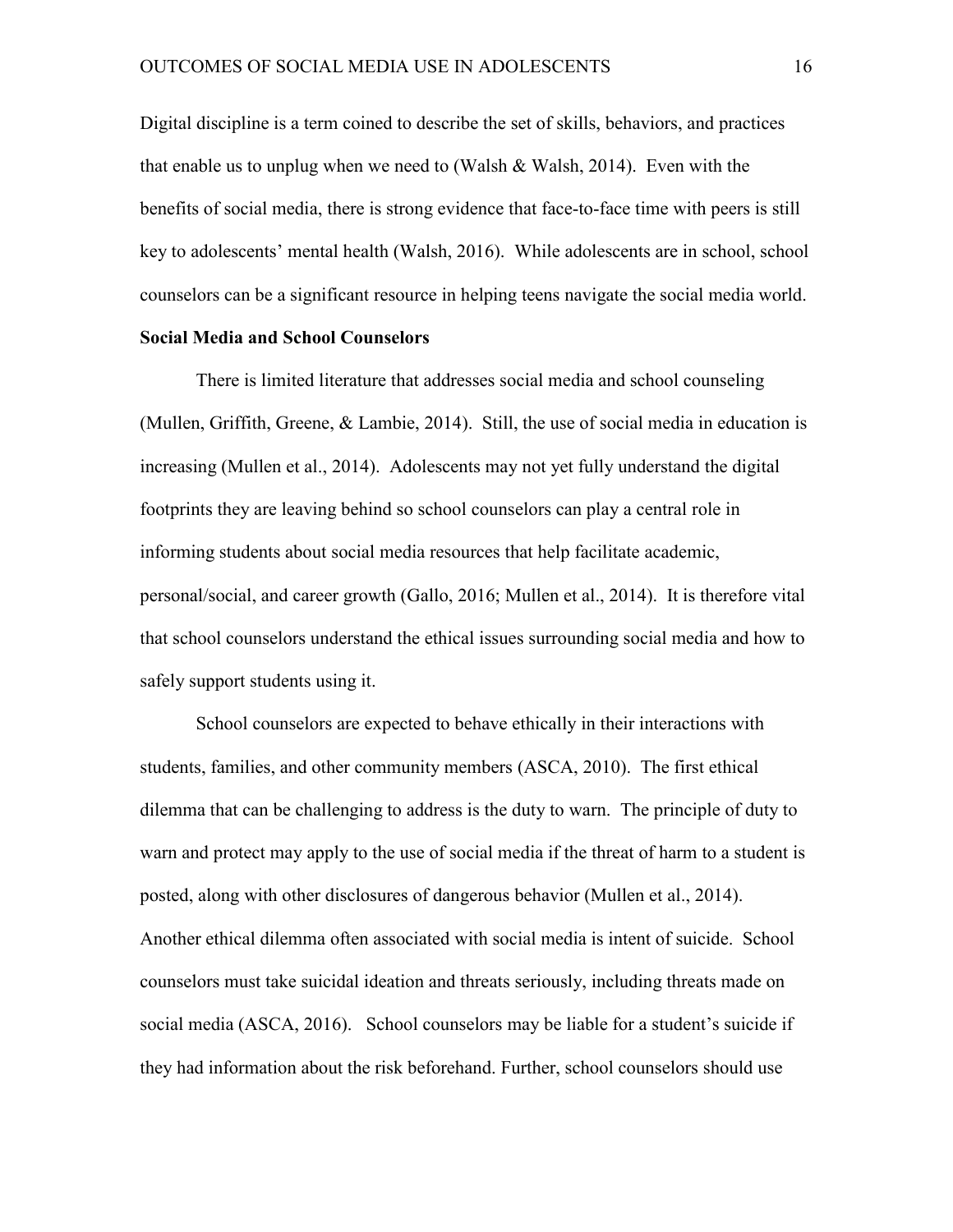reasonable means to attempt to prevent a suicide if notice is received about the student's intention, even via social media, but their legal obligation is to practice in a competent manner (Mullen et al., 2014). Overall, it is suggested that communication in social media is treated as if it had been shared in face-to-face communication (Mullen et al., 2014). Understanding the laws and ethics surrounding social media can be helpful in knowing how to support students using social media.

School counselors have the potential to be positive leaders in their schools by properly supporting students using social media. School counselors can start safely supporting students by creating and being familiar with social media policies. Counselors should consult with school administration and/or district legal staff regarding any established district policies involving interactions with students through Internet technologies, to ensure any developed policies align with existing procedures. Moreover, counselors should become familiar with state and district rules regarding the use of Internet technologies with students and parents and guardians (Gallo, 2016; Mullen et al., 2014). In addition, counselors can develop individual departmental policy statements to communicate and define appropriate social media interactions for students and parents (Mullen et al., 2014). Besides legal and ethical issues, there are other considerations surrounding social media.

School counselors have other important considerations to properly support students while navigating schools and social media. First, school counselors are encouraged to seek professional development around technology, if needed; specifically, how to address the challenging situations involving social media as these types of occurrences increase in the school environment (Gallo, 2016). Second, school counselors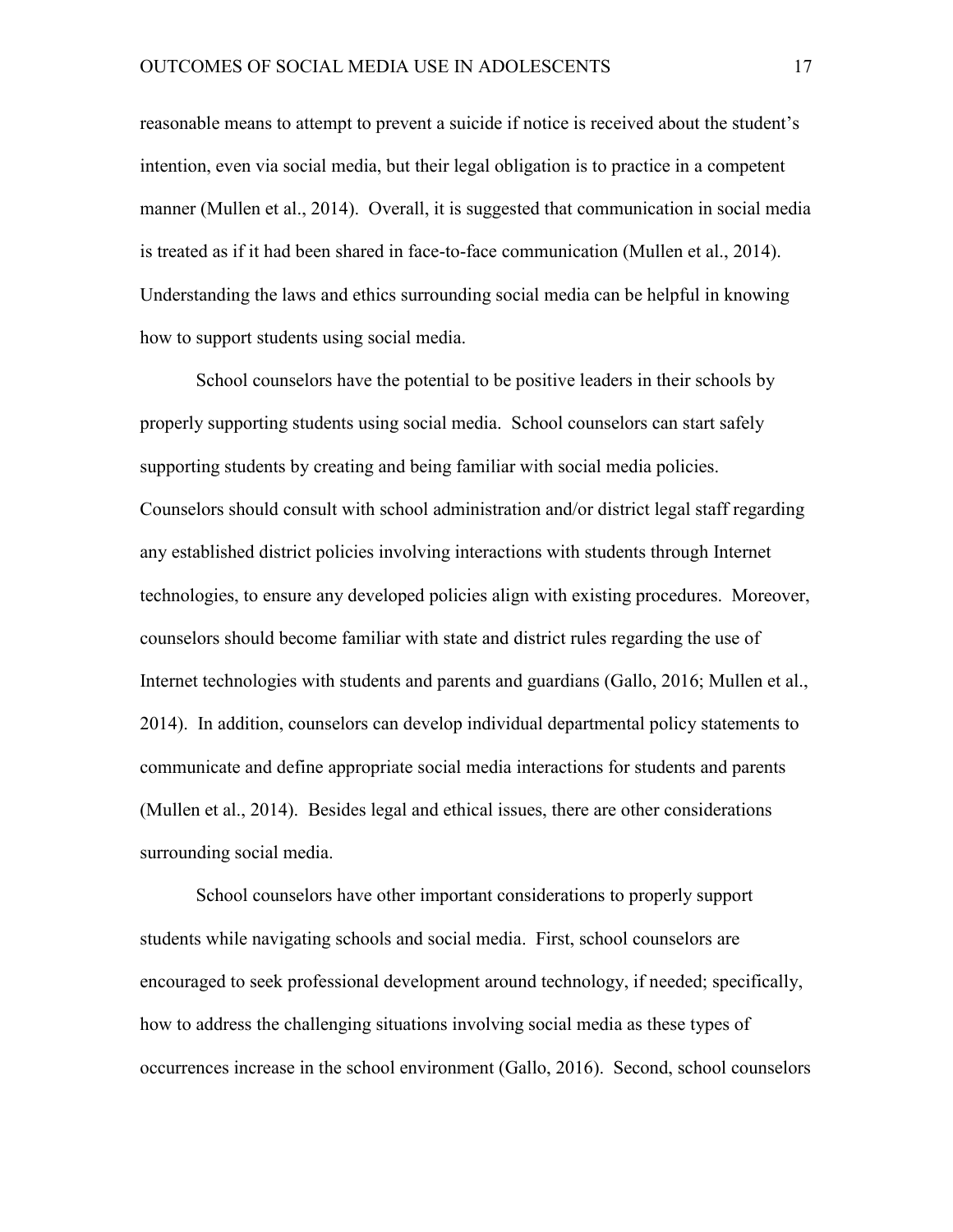should never use social media to investigate a student's or a family's personal life, without permission, as this would be an invasion of privacy (Gallo, 2016). Third, school counselors may want to consider school counseling curricula that connects social skills with online activities and incorporates school and family partnerships in teaching online etiquette (Gallo, 2016). Finally, school counselors can support families by providing information about technology and its uses and misuses, which can enable students to interact in electronic forums safely (Gallo, 2016).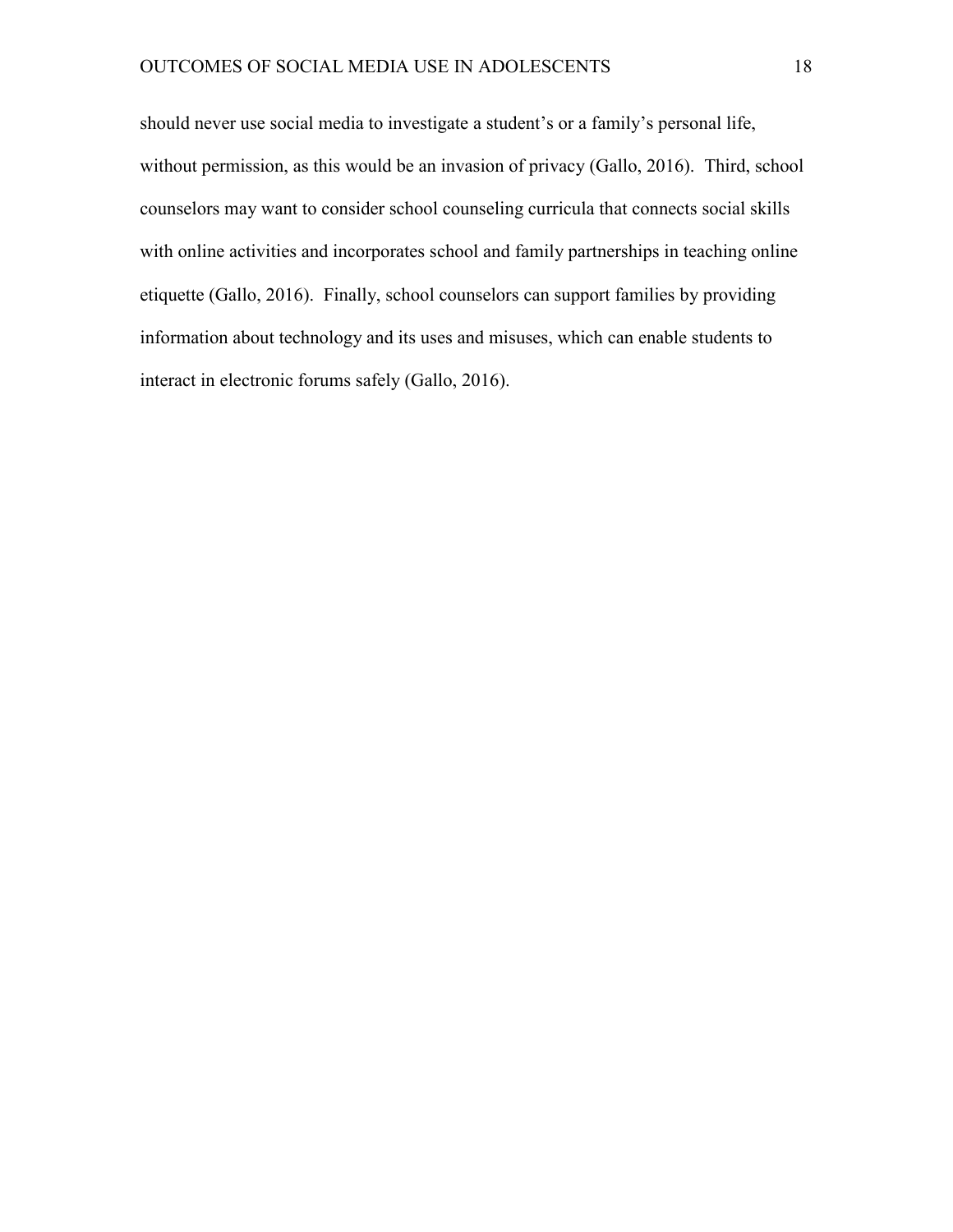#### **Conclusion**

Overall, social media is increasing in popularity and many of its users are adolescents (Ahn, 2011; Kemp, 2015; Pujazon-Zazik & Park, 2010). Adolescence is a substantial time of development that is now being affected by the access to social media (Deep, 2015). The research pertaining to adolescence and social media is only just emerging as social media continues to grow and become widespread (Ahn, 2011). So far, there are both positive and negative impacts that social media can have on adolescents. These include adolescents experiencing online harassment or consequences for their mental health to significant benefits with social networks, self-esteem, or education. Given the recent popularity with social media and adolescents being at a significant developmental time in their lives, they need support and guidance on how to properly utilize social media so that it can be a positive experience (Walsh & Walsh, 2014). Parents, teachers, school counselors, or any other adults in their lives should educate themselves on how to help teens navigate social media. Social media use is increasing not only at home but in school as well. School counselors can be a resource in keeping students safe by learning laws and policies surrounding social media, educating students about social media, and supporting families of students as well. As time goes on, more education and research about social media is needed, especially pertaining to adolescents and social media. School counselors could begin to incorporate social media into their school counseling programs. Research surrounding school counseling interventions for students and social media would also be beneficial in helping keep students safe at school and at home.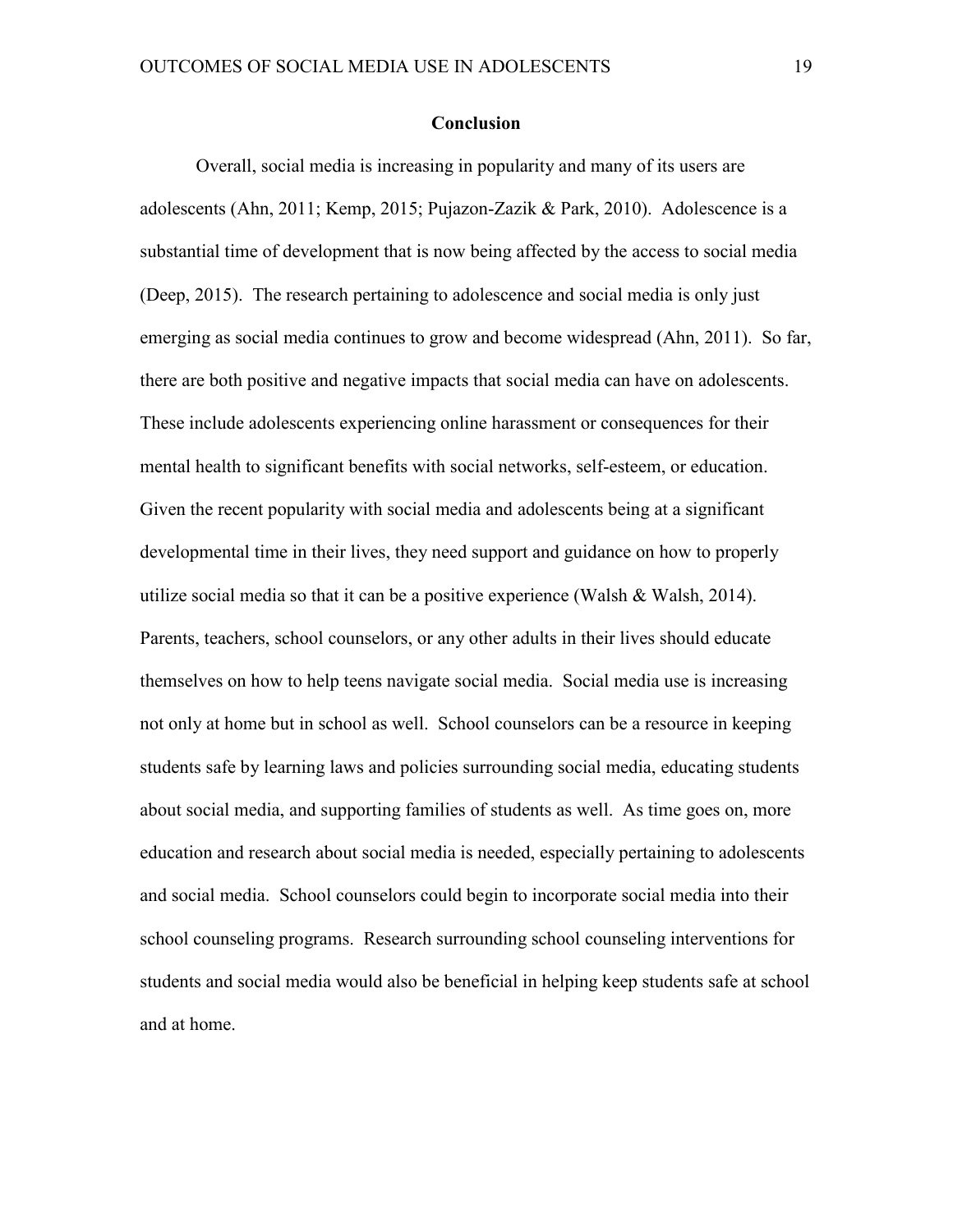### **References**

- Ahn, J. (2011). The effect of social network sites on adolescents' social and academic development: Current theories and controversies. *Journal of the American Society for Information Science and Technology, 62*(8), 1435-1445.
- American Academy of Child and Adolescent's Facts for Families. (2008). *Stages of Adolescent Development.* Retrieved from:

https://www.prearesourcecenter.org/sites/default/files/content/6. stages of adole scent\_development.pdf

- American School Counselor Association. (2016). *Ethical Standards for school counselors.* Alexandra, VA: Author.
- Barker, V. (2009). Older adolescents' motivations for social network site use: The influence of gender, group identity, and collective self-esteem. *CyberPsychology & Behavior, 12*(2), 209-213. doi:10.1089/cpb.2008.0228

Barry, C. T., Sidoti, C. L., Briggs, S. M., Reiter, S. R., & Lindsey, R. A. (2017). Adolescent social media use and mental health from adolescent and parent perspectives. *Journal of Adolescence, 61*, 1-11. doi:10.1016/j.adolescence.2017.08.005

- Best, P. (2014). Online communication, social media and adolescent wellbeing: A systematic narrative review. *Children and Youth Services Review, 41*, 27-36. doi:10.1016/j.childyouth.2014.03.001
- Brown, J. D., & Bobkowski, P. S. (2011). Older and newer media: Patterns of use and effects on adolescents' health and well-being. *Journal of Research on Adolescence, 21*(1), 95-113. doi: 10.1111/j.1532-7795.2010.00717.x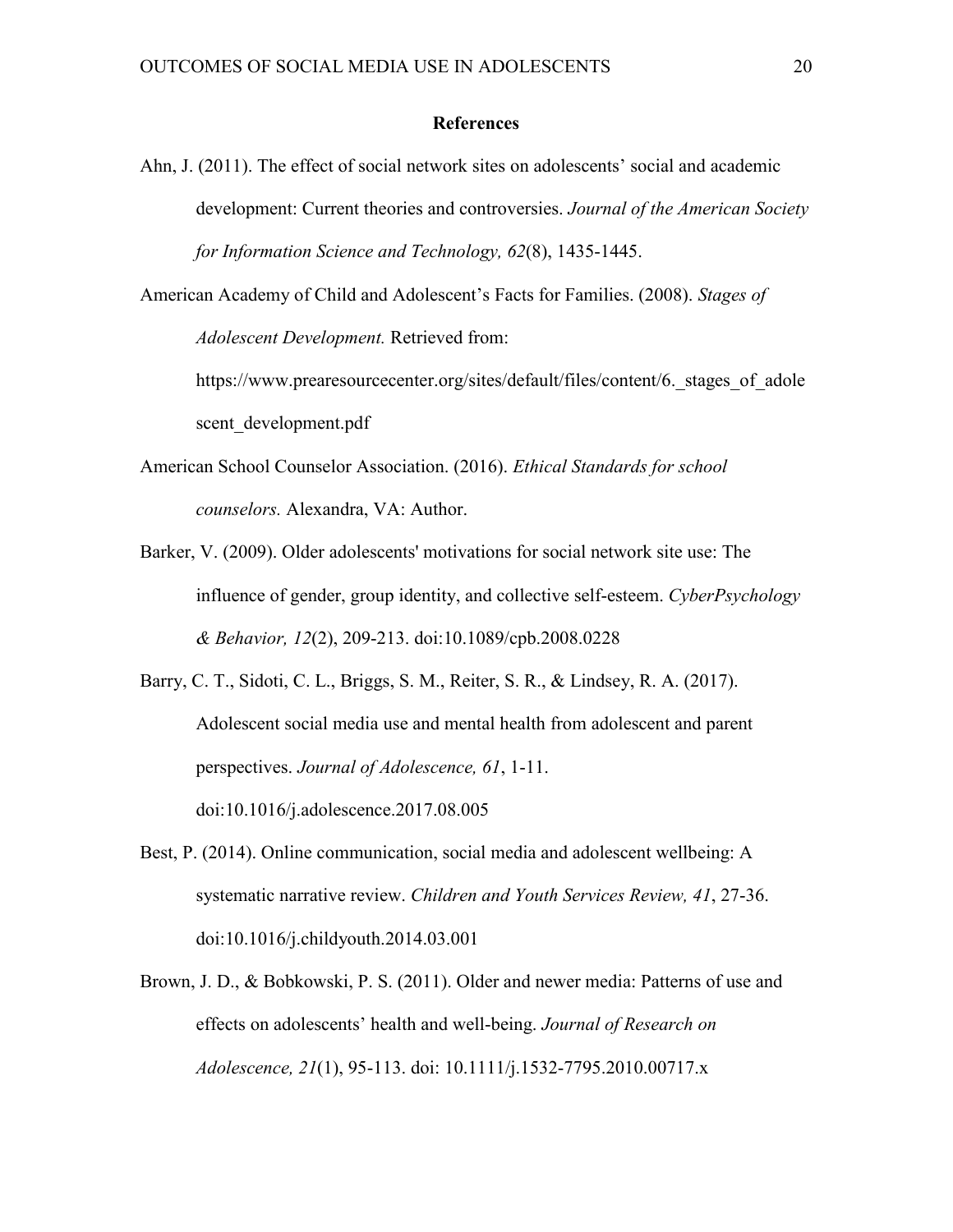Brown, B., & Marin, P. (2009). *Adolescents and electronic media: Growing up plugged*. Washington, DC: Child Trends. Retrieved from: http://www.childtrends.org/ Files/Child\_Trends 2009\_05\_26\_RB\_AdolElecMedia.pdf

- Brown, J. D., & Witherspoon, E. M. (2002). The mass media and American adolescents' health. *Journal of Adolescent Health, 31*(65), 153-176.
- Deep, G. (2015). Social media and the mental health of teenagers: An insight. *Indian Journal of Health and Wellbeing, 6*(7), 741-743.
- Gallo, L. L. (2016). School counselors' experiences working with digital natives: A qualitative study. *Professional School Counseling*, 20(1), 14-24. doi:10.5330/1096-2409-20.1.14
- Kaplan, D. M. (2011). Legal and ethical issues surrounding the use of social media in counseling. *Counseling and Human Development, 3*(8), 1-10.
- Kemp, S. (2015). Digital, social and mobile worldwide in 2015. *We Are Social.* Retrieved from: http://wearesocial.net/blog/2015/01/ digital-social-mobile-worldwide-2015/
- Lenhart, A. (2015). *Teens, social media, & technology overview*. Retrieved from: http://www.pewinternet.org/2015/04/09/teens-social-media-technology-2015/
- Lindsey, R. A. (2017). Adolescent social media use and mental health from adolescent and parent perspectives. *Journal of Adolescence, 61*, 1. doi:10.1016/j.adolescence.2017.08.005

Mullen, P. R., Griffith, C., Greene, J. H., & Lambie, G. W. (2014). Social media and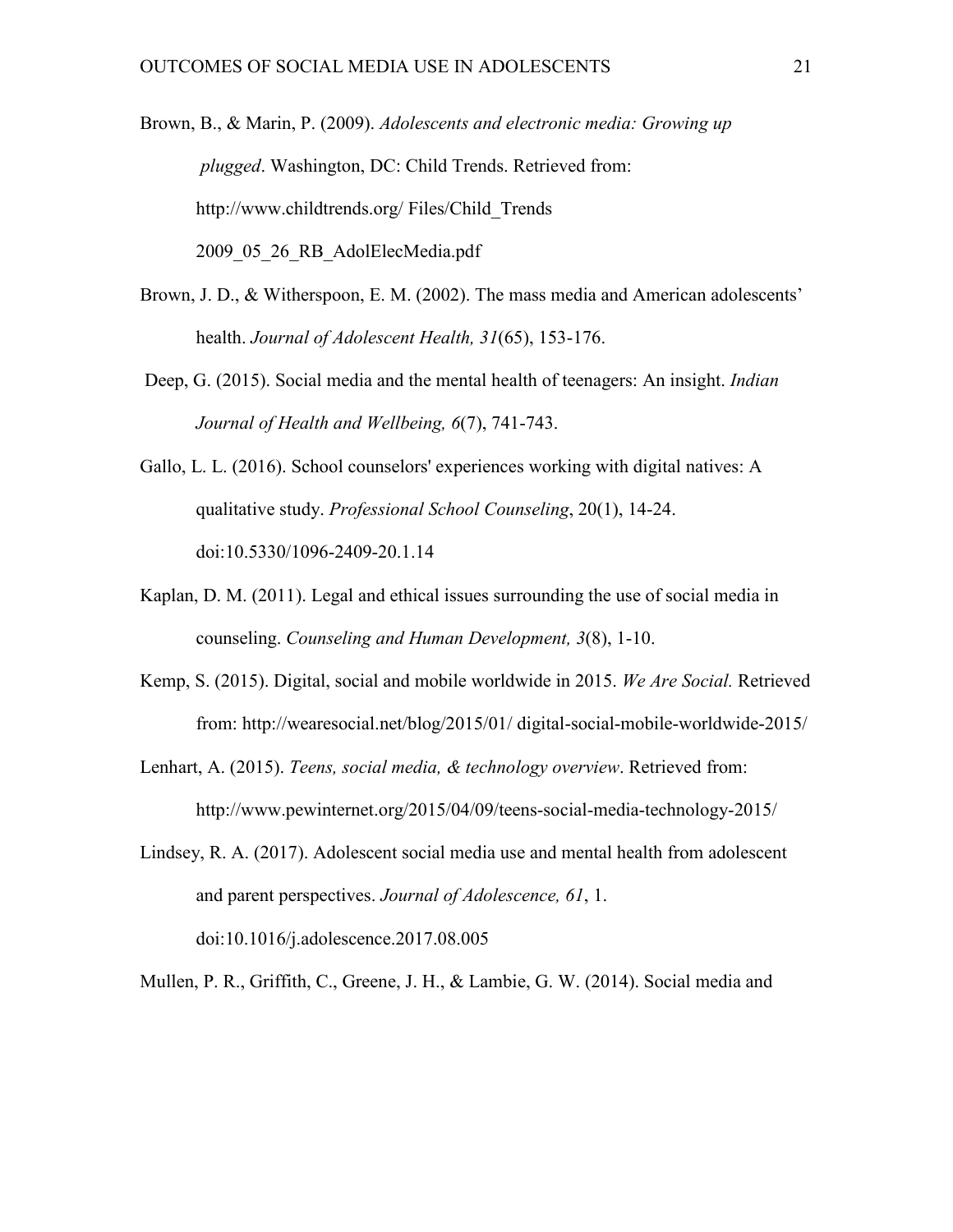professional school counselors: Ethical and legal considerations. *Journal of School Counseling*, 12(8), 1-38. Retrieved from: http://www.jsc.montana.edu/articles/v12n8.pdf

- Naslund, J. A. (2016). The future of mental health care: Peer-to-peer support and social media. *Epidemiology and psychiatric sciences, 25*(2), 113-122. doi:10.1017/S2045796015001067
- Nations, D. (2017). *What is social media? Explaining the big trend.* Retrieved from: https://www.lifewire.com/what-is-social-media-explaining-the-big-trend-3486616
- Pujazon-Zazik, M. & Park, M. J. (2010). To tweet, or not to tweet: Gender differences and potential positive and negative health outcomes of adolescents' social internet use. *American Journal of Men's Health, 4*(1), 77-85. doi: 10.1177/1557988309360819
- Social Media. (2018). In *Merriam Webster online.* Retrieved from: https://owl.english.purdue.edu/owl/resource/560/10/
- Statista. (2017). Most popular mobile social networking apps in the United States as of November 2017, by monthly users (in millions). Retrieved from: https://www.statista.com/statistics/248074/most-popular-us-social-networkingapps-ranked-by-audience/
- Walsh, D., & Walsh, E. (2014). Do you know the three pillars of digital wellness? Retrieved from:

https://www.pacer.org/help/symposium/2017/resources/ErinWalsh-

DoYouKnowtheThreePillarsofDigitalWellness.pdf

Walsh, E. (2016). Depressed or delighted? Adolescent mental health and social media.